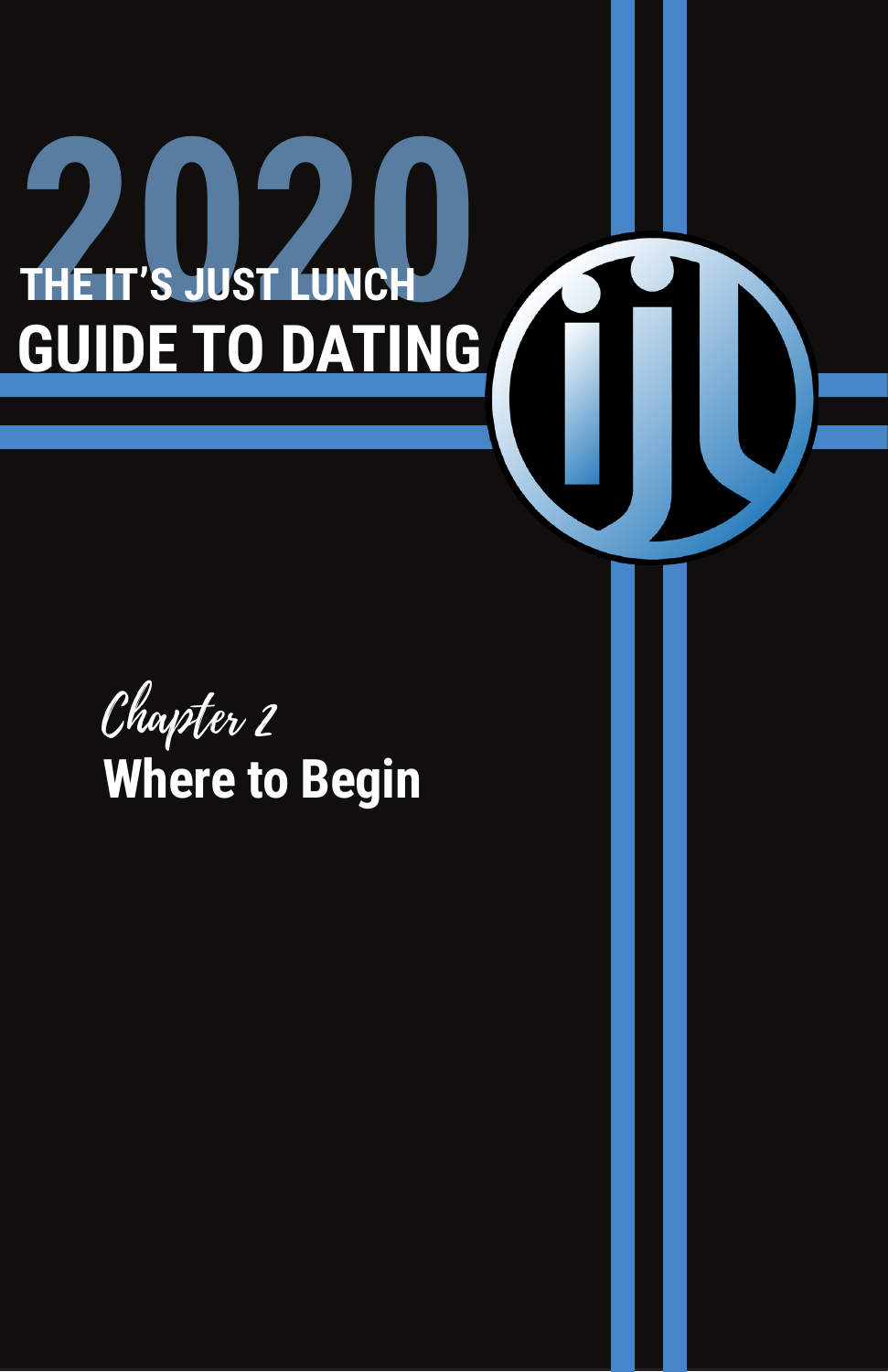Chapter 2 Where to Begin

With your new positive outlook on dating, a rough idea of what you'd like in a partner, and confidence beaming all over your face, you're ready to take matters into your own hands and venture out to find Mr. or Ms. Right.

### *So where do you start looking?*

Here's what we tell all of our clients: Try everything out and see which option works best for you. Take every opportunity… you never know where it could lead. Try everything! By saying YES to all dating opportunities, it gives you the chance to experience all different types of people and see characteristics you really connect with and find important, and those you don't. Either way, how do you really know unless you try! Each approach to dating has its pros and cons, and we'll take a look at those a little later in this chapter. For the most part, it's vital to just get out there and start exploring your options.

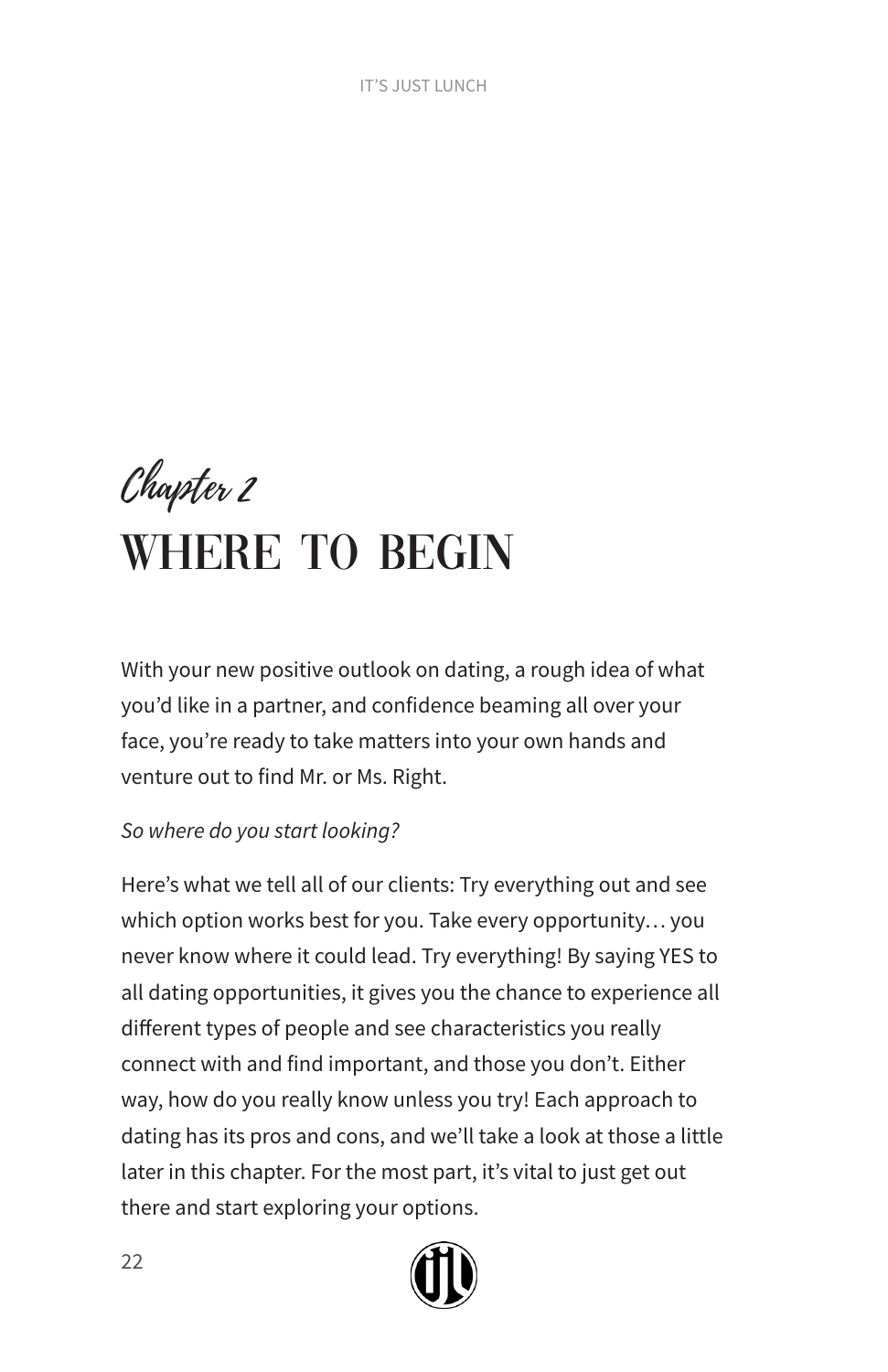With that in mind, here are four ways you can improve your dating odds no matter where you go:

#### *Be proactive.*

Most people know exactly what they want out of their careers and have a clearly defined set of goals. But when it comes to finding a partner, it's often left to chance - and face it, you'd never wait around for your dream job- you'd work towards it with intention! If you really want to find that special someone, make dating as important as your career.

The first step is to tell everyone you know that you're available and interested in meeting someone. Tell your friends, your co-workers, your hairdresser and the neighbors. Get the word out. Don't make a big deal of it, just casually let them know you're on the lookout for eligible singles to date, so if they happen to know someone who you might hit it off with... you get the idea!

If you keep it a secret, chances are you'll be home alone most weekends, so don't be shy, and drop the occasional hint. How else is the world supposed to know?

#### *Be open.*

The best advice we can give you (aside from joining It's Just Lunch, of course) is to be open to meeting someone everywhere you go. There are lots of opportunities throughout your regular day to meet your future partner. You just need to have your radar turned on. Think about it. You could meet him or her over your morning latte; on the train heading to work; while standing in line for a caesar salad, cruising through the produce aisle, at the dry cleaners or the gym.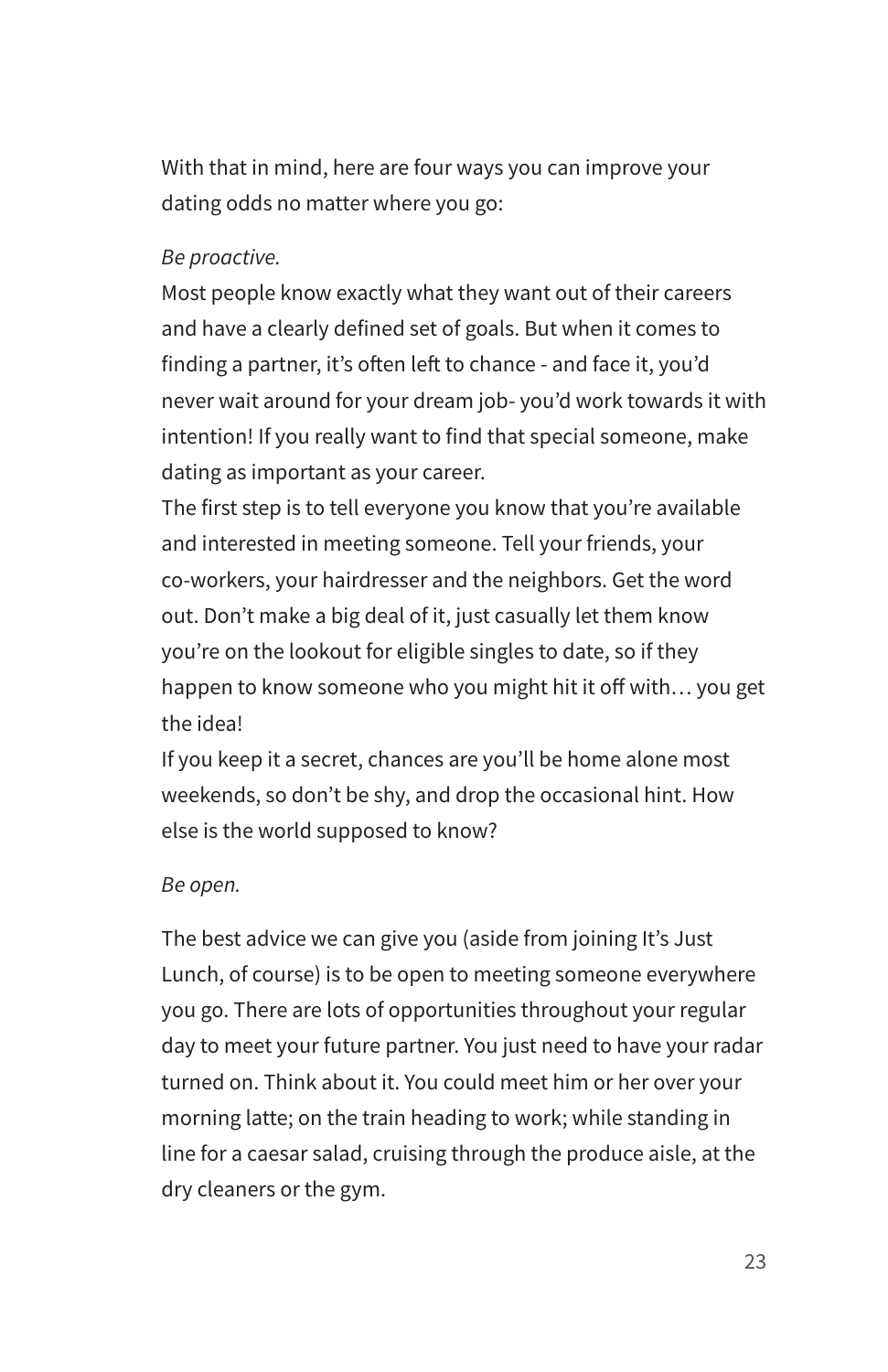#### IT'S JUST LUNCH

Interesting people are all around us, but we're all so consumed with our busy lives that we rarely take the time to look up from our phones. We hear countless stories of people that meet their match in an elevator, the grocery store, or the metro. So start today! Put your phone down. Notice your surroundings and the people within them. Here's what will make the biggest difference and allow serendipity to do its thing: being aware, keeping a friendly smile on your face and not being afraid to say hello once in a while. After all, staring down with headphones in your ears doesn't send off the signal that you're open to love… it sends the message that you want to be left alone.

### *Widen your scope.*

Don't limit your options by thinking someone is not right for you, is beneath or above you, or isn't your usual type. That highpowered corporate attorney who helped negotiate your company's last acquisition might be longing to go out with someone who is creative and free spirited — you! Don't get turned off because of occupation, income, height, number of children, fitness level, hair color, hobbies, musical tastes, shyness, bold-ness or whatever. Right now you're just looking for dates — and like job opportunities or taxis — when one appears, a whole slew of others seem to follow. Try not to focus on the ultimate goal, but think more about putting your dating skills into practice and having some fun.

### *Create a ripple effect.*

Do you know why it's smart to talk to anyone, anywhere, even if that person doesn't seem to be your type? Well, if you throw a pebble into the dating pool, it can have a significant ripple effect that is sure to benefit you.

A 30-year-old female friend of ours recently met a 60-year-old

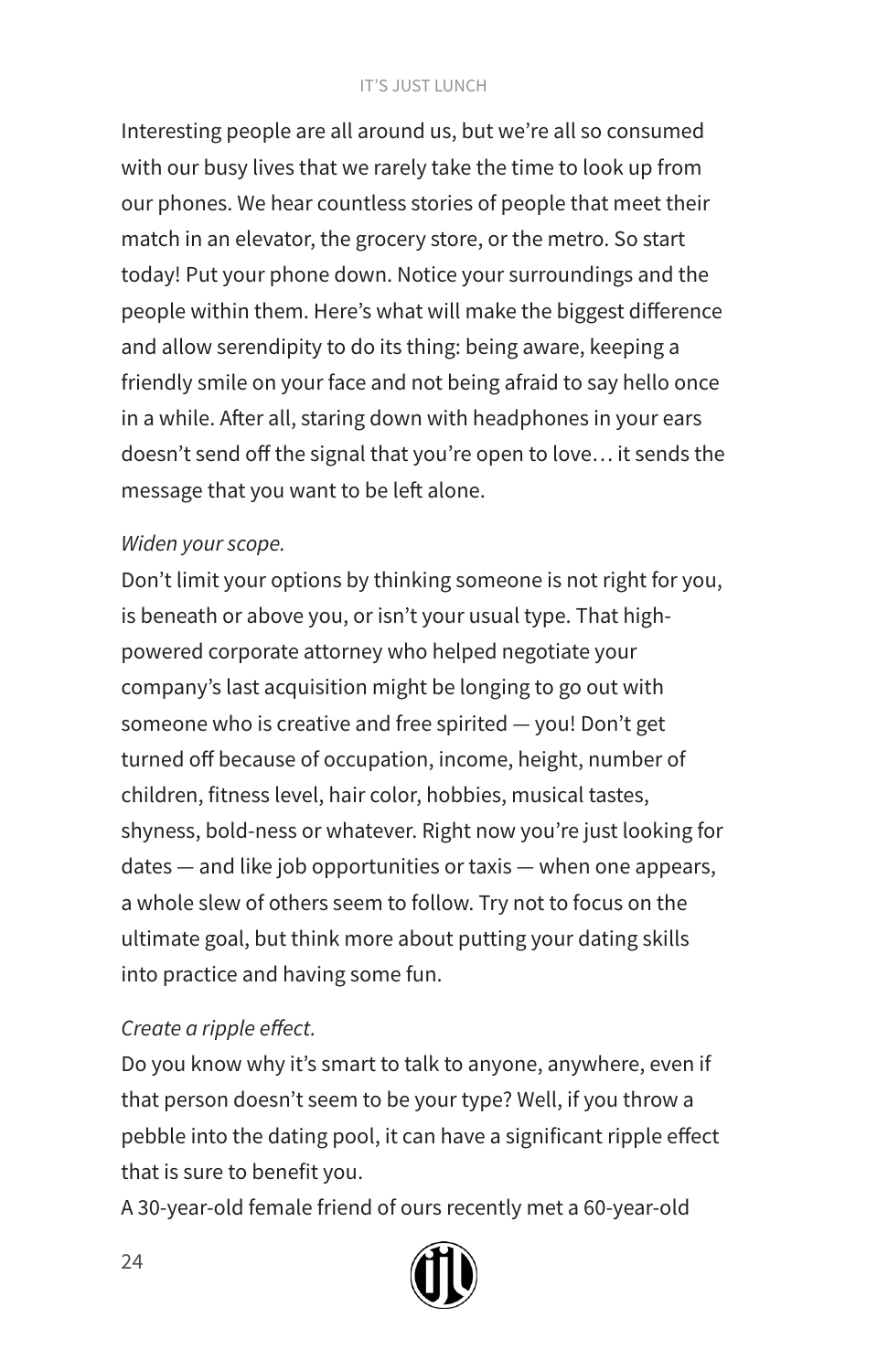woman at an art exhibition. Even though the older woman was twice her age, the two found they had many things in common, especially their taste in art. The woman later introduced our friend to her nephew and they've been out several times since. Having a genuine interest in getting to know new people and keeping an open mind while you're networking might end up being more valuable than you think. You just never know who that person might introduce you to in the future. Similarly, if you meet someone you like, but you don't feel a love connection, why not offer to set him or her up with a friend? Never turn down a party invitation or an opportunity to expand your network of friends and potential dates. Seek like-minded people who can introduce you to colleagues of a similar quality. Expanding your network will ensure a life rich with opportunity and happy times.

### **You Gotta Have Friends**

Your friends are your number-one resource for finding a mate. Use them. However, don't rely solely on them. After all, it's much harder to tell your mutual friend why you're not interested in pursuing a relationship with their match than it is to tell a professional matchmaker. Dating within your circle can have awkward moments if the two of you don't connect.

### **Co-Workers**

Just like your friends, co-workers are a great resource for finding possible dates. There are downsides, however. If you and your date end up falling out, or one of you breaks the other's heart, your co-worker could find themself in an awkward position. The best solution is to try to keep the friendship, dating and work issues separate.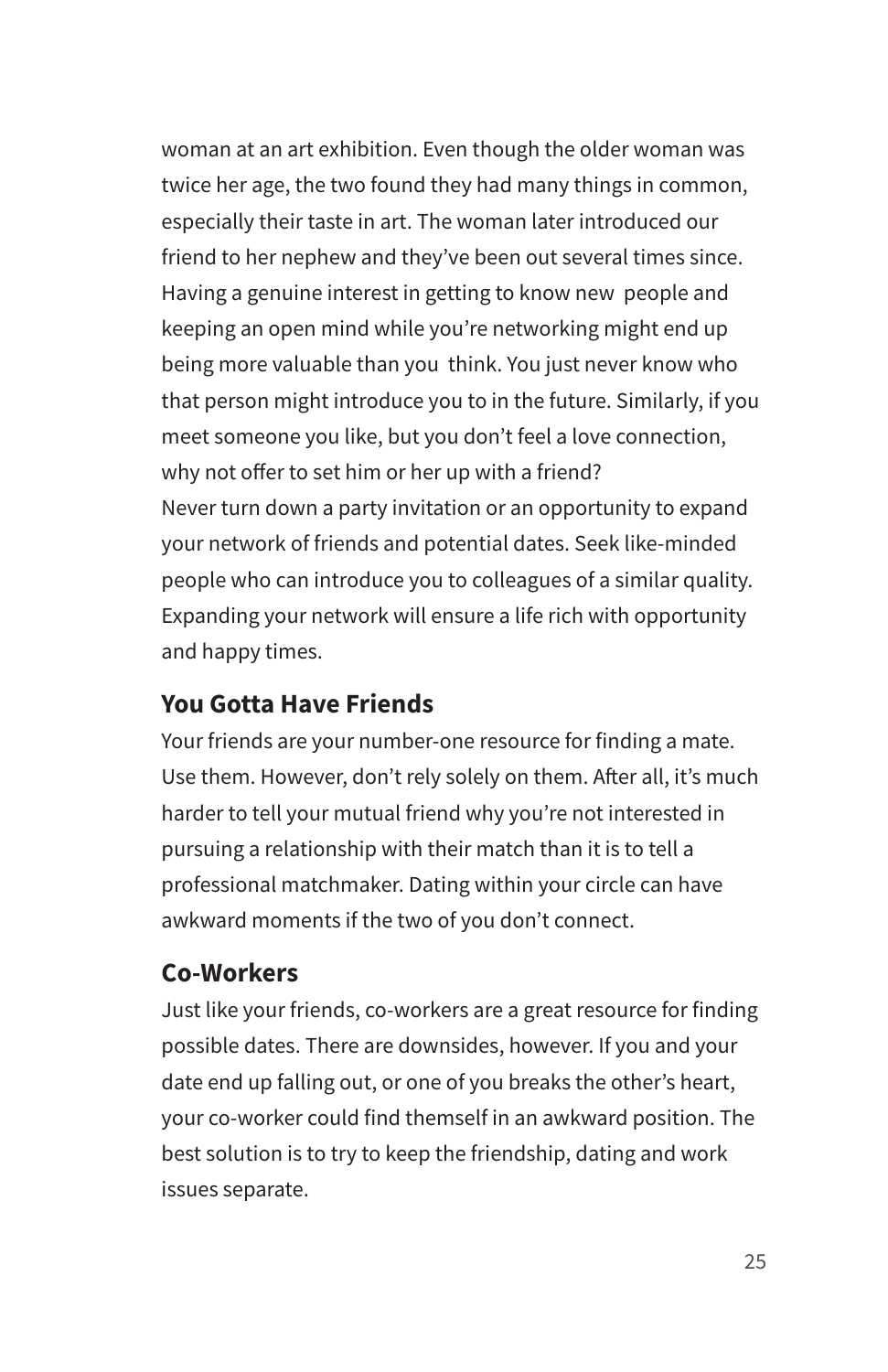# **Expand Your Possibilities**

A circle is exactly that — a circle! And often we get stuck inside our own. There's nothing wrong with that — after all, it's great to have people in your life who you know you can depend on. It's great to have a routine. But that circle can shrink. While getting fixed up by friends and co-workers is a traditional approach to finding your soul mate, stepping outside of your comfort zone and trying some new dating avenues expands your possibilities and increases your confidence ten-fold.

In The Artist's Way, creativity coach Julia Cameron states that she often sees synchronicity in the lives of her clients. When they develop a strong commitment to bringing their dreams to life, events around them start to fall into alignment with that vision. Little coincidences take place and lead them toward their true path. For example, a writer meets a producer at a party the day after he finishes his screenplay, or a personal trainer finds a studio for lease the day after she decides to go solo and start her own business.

This happens in love too. It has a lot to do with your intention. The moment you become open and accessible to meeting new people, miraculously, potential dates begin to materialize all over the place, often when you least expect it. Your circle expands.

This happens regularly to our clients, the moment they take action and join It's Just Lunch. One client, Lisa, went on three dates through our service. Each time we sent her to the same restaurant because it was close to her office and she really loved the atmosphere and food.

Although she enjoyed all three dates, there wasn't a strong love

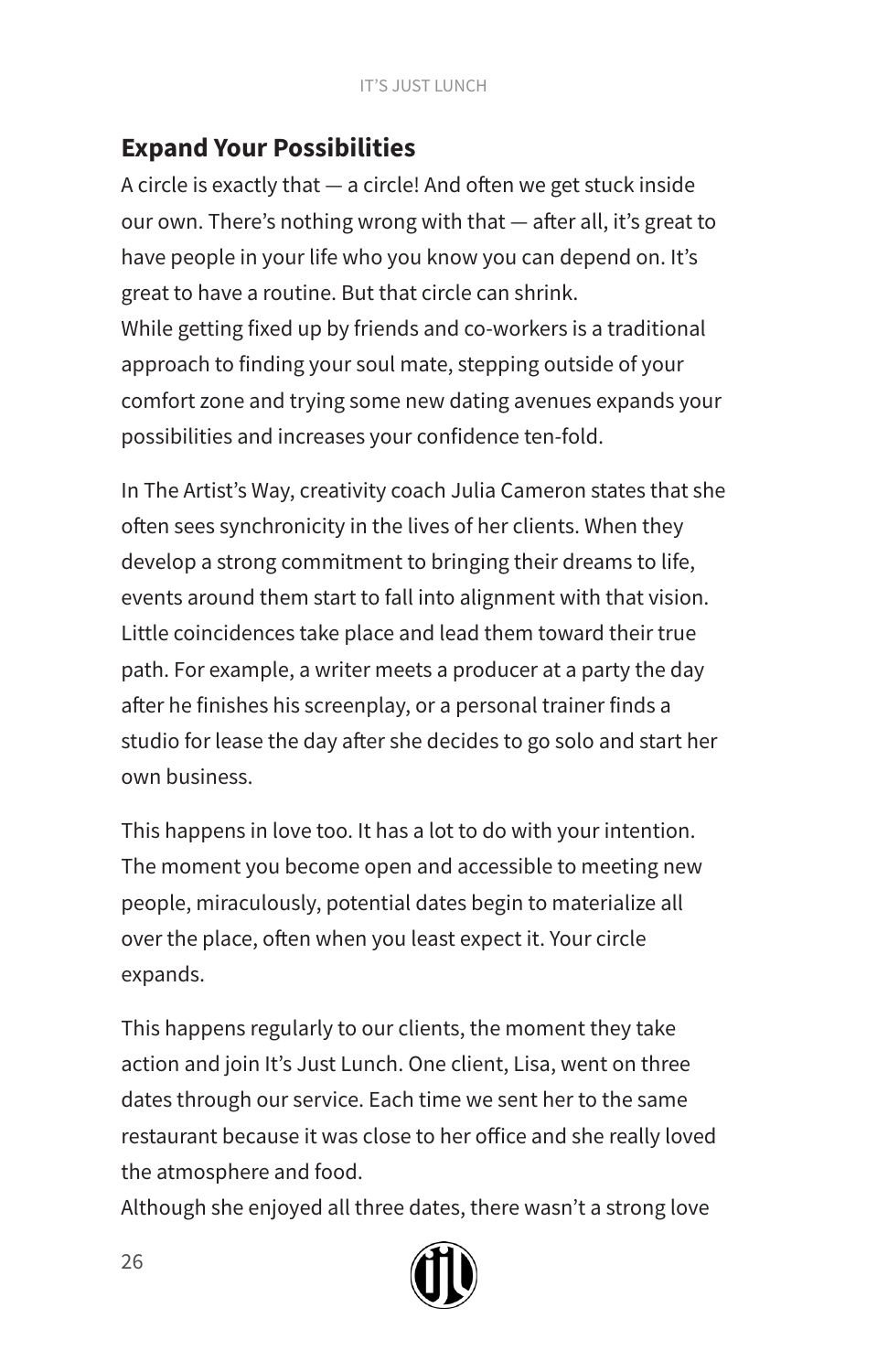connection and she was happy to continue meeting a few more guys. At the end of her third date, after the man left and she was waiting for the valet to bring her car, Lisa started chatting with the restaurant manager, Brad. Each time Lisa had visited the restaurant previously, Brad, who found her attractive, had his eye on her. Because It's Just Lunch coordinators call and make lunch reservations, we become very familiar with many restaurant staffers, who usually take special care of our clients. Obviously, Brad knew Lisa was open to dating. When he saw his opportunity to ask her out for lunch, she was extremely flattered and agreed to go.

Of course, you know how this is going to end, right? Lisa and Brad fell in love and recently were married. Lisa says that just getting out there and being open to dating caused Brad to show up in her life. After all, if she hadn't been on an It's Just Lunch date, she never would have met her husband.

Every time you get out of the house and meet someone new, it sets off a domino effect that generates new opportunities.

#### *Let's take a look at some non-traditional methods of dating:*

### **Internet Dating**

It doesn't matter if you're having a bad hair day, if you live far outside the city, or if there's three feet of snow outside your window — finding a date now is possible in a 24/7, instantgratification moment through a slew of online dating services, chat rooms, and even social networking sites.

This approach to finding a date can be thoroughly enjoyable as long as you don't set your expectations too high. Let's face it, you can't really tell what people are like until you meet them in person — no matter how recent they say their photo is.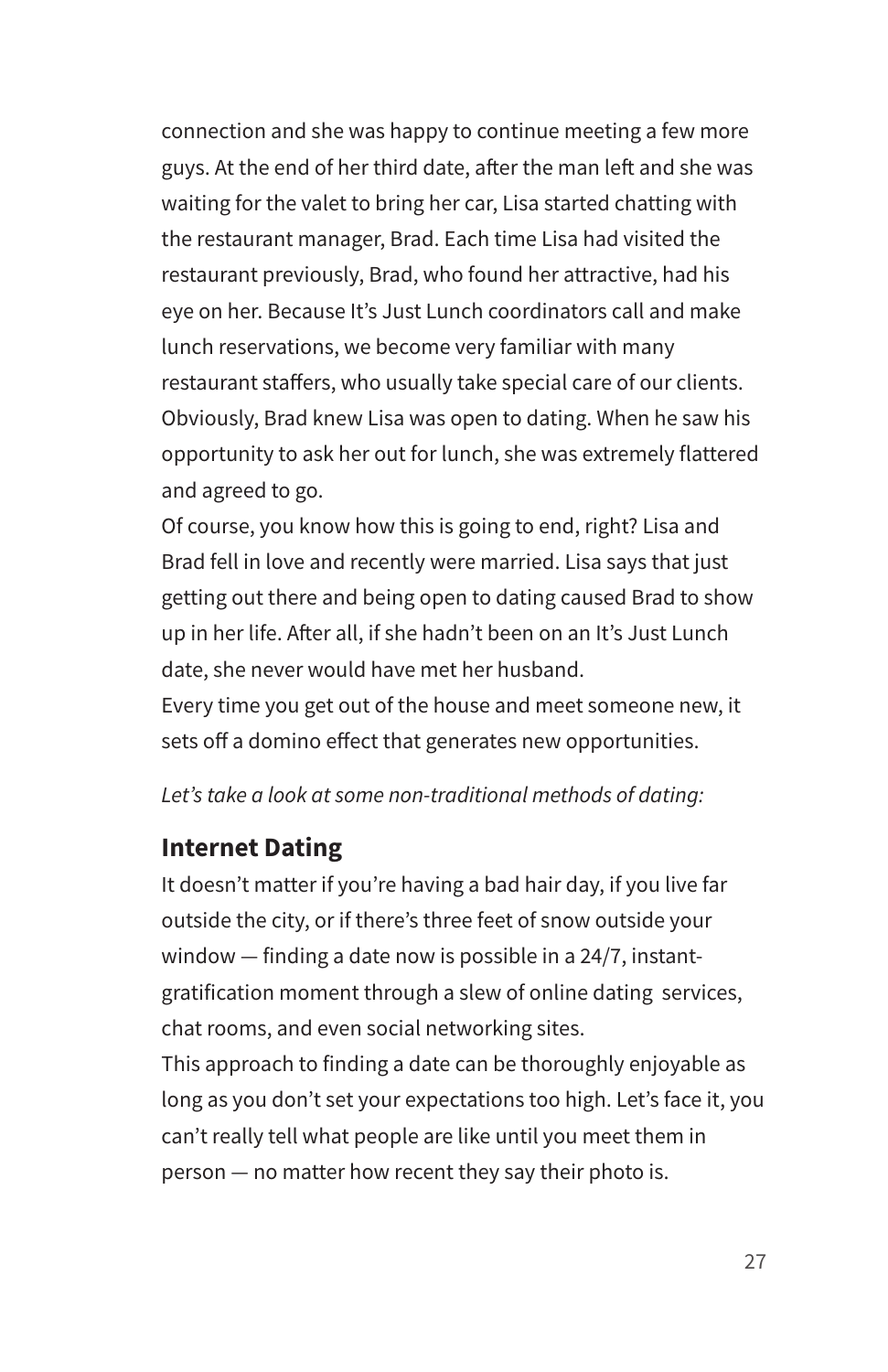#### IT'S JUST LUNCH

# **The Pros and Cons of Internet Dating**

**The Pros:** It's immediate and convenient. It's cheap! You get to know basic information about your dates before you meet them in person. You have access to thousands of people and can narrow your search by criteria. You can learn to speak of and describe yourself kindly which reinforces a positive self image.

**The Cons:** The biggest con is also one of the most appealing parts of online dating. You can be anybody you want to be and so can he or she. Studies mentioned in The Wall Street Journal state that, "30% of online dating site visitors are married and countless others misrepresent themselves." Not exactly what you signed up for, huh? You'll find more than your fair share of untruths online, so don't believe everything you read or see.

 Many Internet dating junkies are not interested in real relationships. Navigating through Web sites and wading through hundreds of profiles can be very time consuming. Also, safety is a big concern. Without a screening process, you haven't the faintest idea who you might be meeting for coffee.

Yes, it's a shot in the dark, so be prepared for some disappointments (you get what you pay for, right?). On the upside, your odds are about the same as meeting your ideal mate in a bar, and you don't even have to put on a clean shirt. The best part of cyberdating is that you get to practice your flirting skills. You also get first-hand experience with your cyberdate's ability to string together sentences.

Here are a few basics to keep you safe and informed when meeting new people via the Internet:

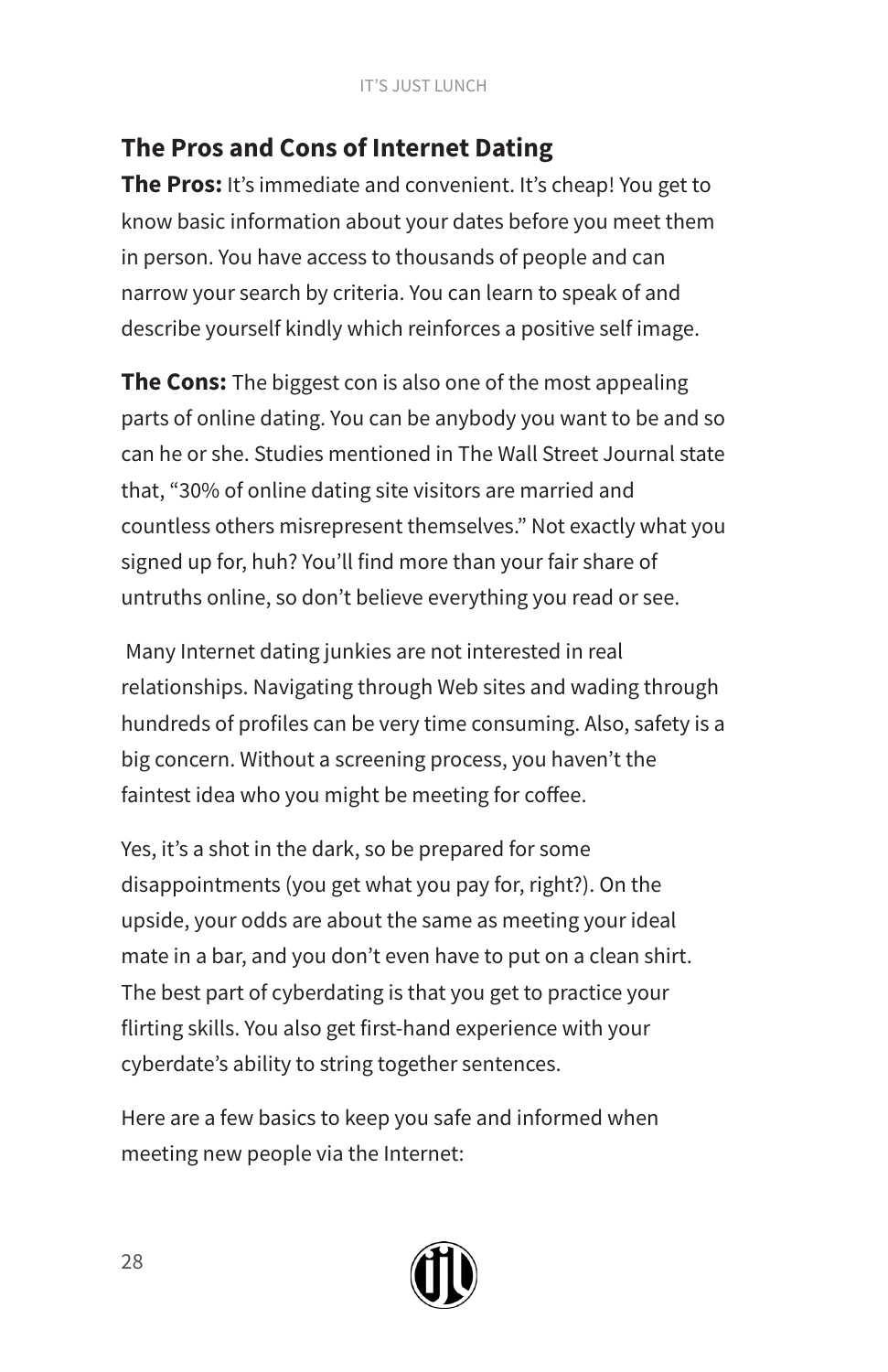# DOS AND DON'TS OF ONLINE DATING

DO be honest. You're going to have to meet in person one day (or at least you hope to), so tell the truth early rather than having to face an awkward conversation later.

DON'T reveal too much about yourself until you become better acquainted.

DON'T use your last name or give out your personal information until you've known the person for a while.

DO dial \*67 before dialing their phone number. It will block your phone number and name from appearing on a recipient's Caller ID unit so that your address cannot be tracked.

DO get a separate email account that does not give away your real name — some email providers allow you to create multiple addresses or names for free.

DO post an up-to-date photo, and ask if their photo is recent. Many aren't.

DON'T spend too much time emailing before talking on the phone or meeting in person. Nothing can replace face-to-face chemistry. Better to find out if you have any before you get too involved.

DON'T jump too quickly into sexy talk; it may send the wrong message.

DO meet in a public place. Tell a friend where you are meeting and when to expect you home.

DO make every word count. Keep your descriptions light hearted, to the point, and add a little teaser.

DO expect a flood of emails. Longtime users will jump at the opportunity to meet someone new.

DON'T be ambiguous. Be clear about what you want, your goals and desires.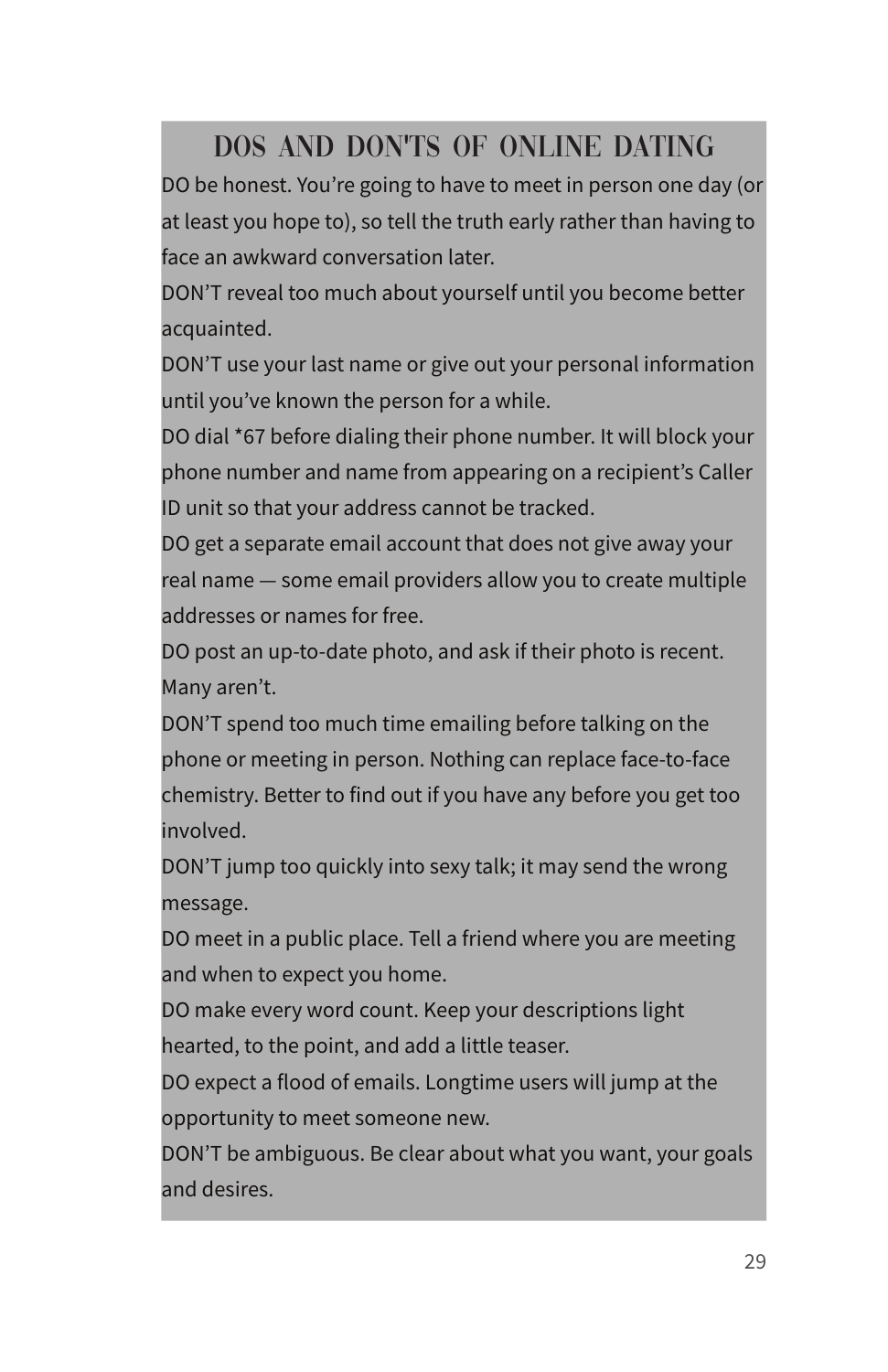# **Speed Dating**

This is definitely not for the shy types, or those who take a little time to warm up. Speed dating is like horse racing: The bell rings and you're off! The pressure is on to be the best that you can be in six minutes or fewer. Still, if you want the opportunity to meet a dozen singles in one night, you can do just that.

First, you register online for an event in your city. Most are held at local clubs and restaurants. Once there, you get a nametag and a worksheet. You then chat with about a dozen other singles in less than two hours via a series of six-minute "speed dates." At the end of the six minutes, a bell rings and you move on to your next date.

You keep track of who you'd like to get to know better, and they do the same on their worksheets. At evening's end, you turn in your worksheet, and if there's a match, the organization sends an email to both of you with each other's contact info so you can arrange your "first" date. After that it's up to you. Phew.

# **Matchmaking Services**

These services run the gamut, with some offering events, singles' nights and seminars while others provide introductions, video dating, and matchmaking services. Some focus on fixing up singles who are interested in sports. Others cater to specific religious groups. It's important to note that the newer and more niche a service is, the more likely it is that it will have a smaller dating pool.

When choosing a service, there are a few things to consider to ensure you don't get ripped off or unwittingly sign up with a fly-by-night service.

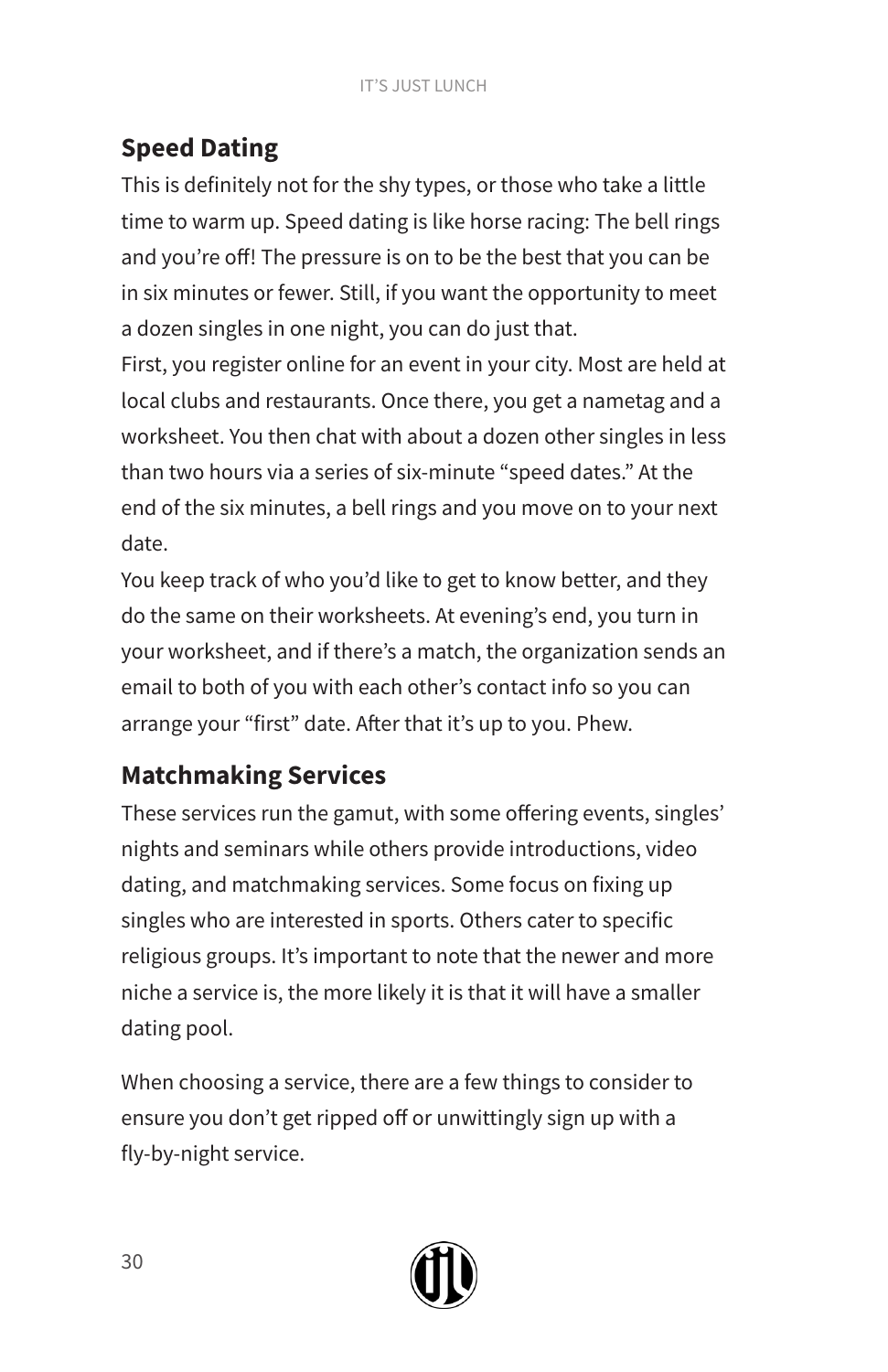Stick with busy, reputable services, and be sure to ask the following questions:

How many years have they been around? How successful are the matchmakers? How do they define success? How does the company advertise and attract new clients? How are clients screened and interviewed? Are people available for questions you might have? How responsive are they? What are their demographics? How many dates are you guaranteed and over what period of time? Do both men and women pay? If I meet someone I am interested in dating, can I put my contract on hold? How do clients get matched up?

Do they tell you the price over the phone or do they make you come in to find out?

We can tell you all about the workings of one very successful dating service: It's Just Lunch.

Yeah, yeah, so we're a little biased on this one. Who can blame us? With a success rate of millions of first dates and tens of thousands of marriages, we've definitely got something to brag about.

Here's why we're so successful: Everyone has to eat. So why not consider a matchmaker who schedules brunch or lunch dates for you? Instead of popping out for a sandwich, you can use your time wisely and have a very productive and entertaining lunch.

What makes us unique is that It's Just Lunch does all of the work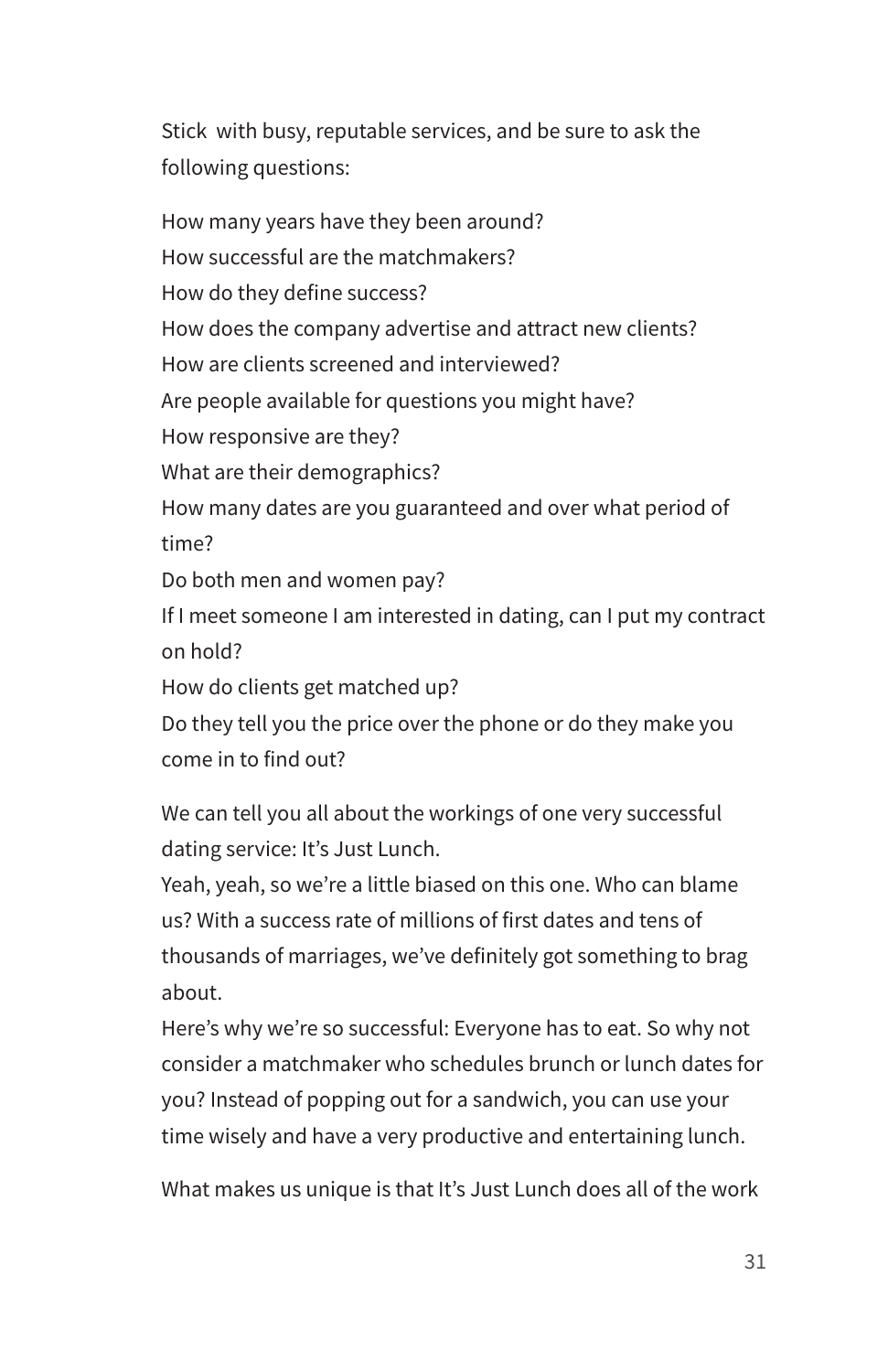#### IT'S JUST LUNCH

for you — and we even make the reservation! All of the people you meet will be busy professionals who want to meet singles outside of their office, client list or usual circle of friends. Our roster includes doctors, architects, journalists, engineers, lawyers, TV producers, management consultants, writers, teachers, business owners, advertising execs — and that's just for starters. The best part is that they all have the same objective as you: finding someone special.

This is how it works. First, you schedule a confidential interview with us. This interview enables us to carefully discern what it is you look for in a potential partner. We talk about what has worked for you in the past (and what hasn't) and what your interests are. We'll know by the end of the hour if we have what you are looking for. If so, the fun begins!

After your date has been hand-selected by us, we will give you a call and tell you all about the person we've chosen. We don't give out last names, phone numbers or places of employment. Once the two of you give us your schedules, we choose a convenient restaurant and set up a lunch date. Sometimes it's a weekend brunch, sometimes a drink after work but never, ever dinner. It's a first date that's short and sweet, which you'll enjoy at one of the many fun, hip eateries on our preferred restaurant list.

Taking this light-hearted approach helps reduce nerves and anxiety so you can relax and enjoy the time together. What more could you ask for?

After the date, we encourage you to call in and provide feedback so we can learn more about what you like and dislike. This helps us fine-tune the matching process. When you connect with that special someone, we allow you to put your membership on hold